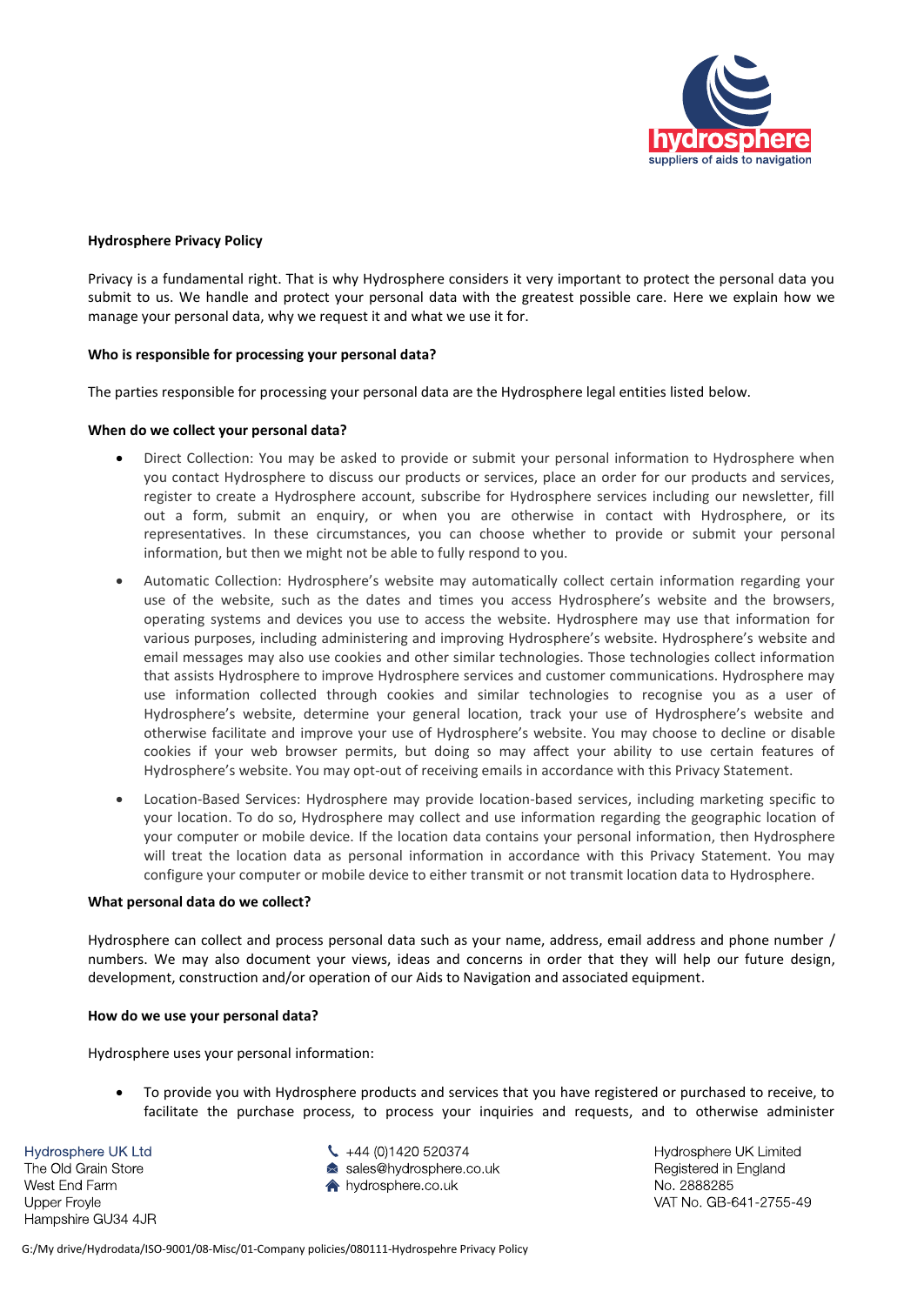

Hydrosphere's relationship with you including informing you about our new products and services, to create and manage your Hydrosphere account and if necessary, to facilitate the return of products for servicing or repairs.

- For those purposes required or permitted by law.
- Hydrosphere may combine your personal information collected through various sources; including information collected from your purchases or through Hydrosphere's website, and develop a customer profile for you which will be used for the purposes above.
- If you have given your consent for Hydrosphere to use your personal information for marketing purposes, we may also use your personal information to send you information regarding Hydrosphere's marketing messages and updates that may be of interest to you.
- Hydrosphere may use personal information to create non-personal information which may then be used, disclosed, transferred and retained for other purposes such as analysing statistics, quality assurance and to help us plan our business activities. Hydrosphere may use, disclose, transfer and retain non-personal information for any purpose and in any manner whatsoever.

# **What rights do you have with respect to your personal data?**

- You have the right to access your personal data. You can therefore request information from us about which personal data we process and for what purpose.
- You additionally have the right to correct your personal data if it has been processed incorrectly or incompletely.
- You also have the right to object to the processing of your personal data and to request erasure of your personal data to the extent that this data is no longer necessary for the purpose for which it was collected.

If you wish to make use of any of the above-mentioned rights, please send a letter to Hydrosphere's Data Protection Officer to the email address below. When doing so, please submit also a copy of a valid ID (driving licence, passport or ID card). This is requested by Hydrosphere as we need to be sure that you are the person to whom the personal data concerned applies. This is also intended to avoid removal of the wrong personal data. Hydrosphere will respond within one month after receipt of your request.

#### **With whom do we share your personal data?**

Within Hydrosphere, personal data can be processed by employees who need access to personal data to perform their tasks, such as the sales and engineering departments. In our activities we may also ask external parties to assist us in creating and managing our marketing collateral.

#### **How long do we store your personal data?**

Hydrosphere retains your personal information for the period reasonably necessary for the purposes described in this Privacy Statement or a longer period required or permitted by applicable law. Hydrosphere will delete or dispose of

Hydrosphere UK Ltd

The Old Grain Store West End Farm Upper Froyle Hampshire GU34 4JR  $\leftarrow +44(0)1420520374$ sales@hydrosphere.co.uk ★ hydrosphere co uk

Hydrosphere UK Limited Registered in England No. 2888285 VAT No. GB-641-2755-49